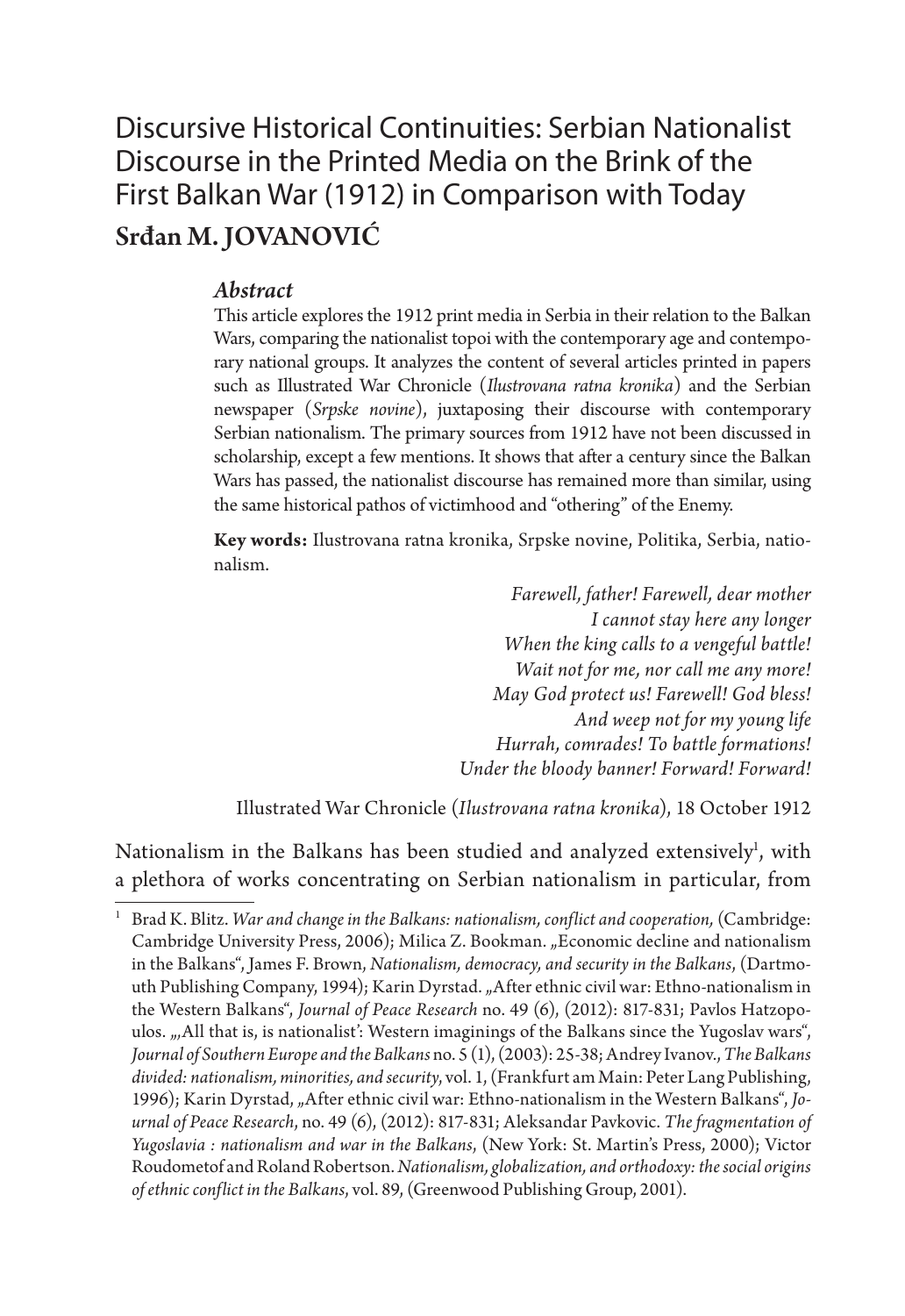myriad perspectives<sup>2</sup>. Yet historical research into primary sources (in this case, media from the beginning of the 20th century) is an unending endeavour. In this article, we are concentrating on a corpus of newspaper articles published at the brink of the First Balkan War at the end of 1912. The media discourse that promoted Serbia's joining the war against the Ottoman Empire started by Montenegro (and later joined by Albania, Greece and Bulgaria) is a plentiful source of information on this topic. Juxtaposing the warmongering discourse of a century ago with the rather similar nationalist discourse of this day and age, we concentrate on the discursive elements that have remained almost identical for a hundred years.

Several primary sources are used in the content analysis, namely the 1912 editions of the *Politika* daily (edited at that time by Vladislav Ribnikar), the *Ilustrovana Ratna Kronika* (IRK, Serbo-Croatian for *Illustrated War Chronicle*), edited by Dr. Kamenko Subotić, printed by the *Svet* bookstore (owner F. Ognjanović) in Novi Sad, as well as the *Srpske Novine* (Serbian newspaper), at that time the official gazette of the monarchy, printed in the Royal State Press (*Kraljevska državna štamparija*). All the resources from 1912 were found in the National Library of Serbia (*Narodna biblioteka Srbije*) in Belgrade, where they exist in digital format as well*.* Whilst *Politika* was founded by Ribnikar himself in 1904, the IRK started coming out on 18 October 1912, specifically in order to report on the First Balkan War, as well as to engage in warmongering propaganda, which will be shown in the paragraphs to come. Contemporary resources are nowadays available online, as the Internet has become one of the primary means of disseminating such discourse.

# Through the looking glass of the media

The media can be said to be "for most people the only way in which they ever encounter politics"3 . In Chilton's words,

<sup>&</sup>lt;sup>2</sup> Valere Philip Gagnon. "Ethnic nationalism and international conflict: The case of Serbia." International security no. 19 (3) (1994): 130-166. Sabrina Petra Ramet, "Nationalism and the 'idiocy'of the countryside: The case of Serbia." Ethnic and Racial Studies no. 19 (1) (1996): 70-87; Ivana Damjanović, Dragan Novaković, and Ivan Obradović. Human rights in the shadow of nationalism: Serbia 2002, (Helsinki Committee for Human Rights in Serbia, 2003); Wendy Bracewell, "Rape in Kosovo: masculinity and Serbian nationalism." Nations and Nationalism no. 6 (4) (2000): 563-590; Eric Gordy. Kultura vlasti u Srbiji: nacionalizam i razaranje alternativa, (Belgrade: Samizdat B92, 2001); Katja Kahlina, Local histories, European LGBT designs: Sexual citizenship, nationalism, and "Europeanisation" in post-Yugoslav Croatia and Serbia. Paper read at Women's Studies International Forum., Veličković, Vukša. "Homofobni nacionalizam i kriza maskulinosti u Srbiji." Sarajevske sveske (39/40) (2012): 255.

<sup>&</sup>lt;sup>3</sup> Matthew A. Baum and Tim Groeling. "New media and the polarization of American political discourse." *Political Communication* no. 25 (4) (2005): 345-365.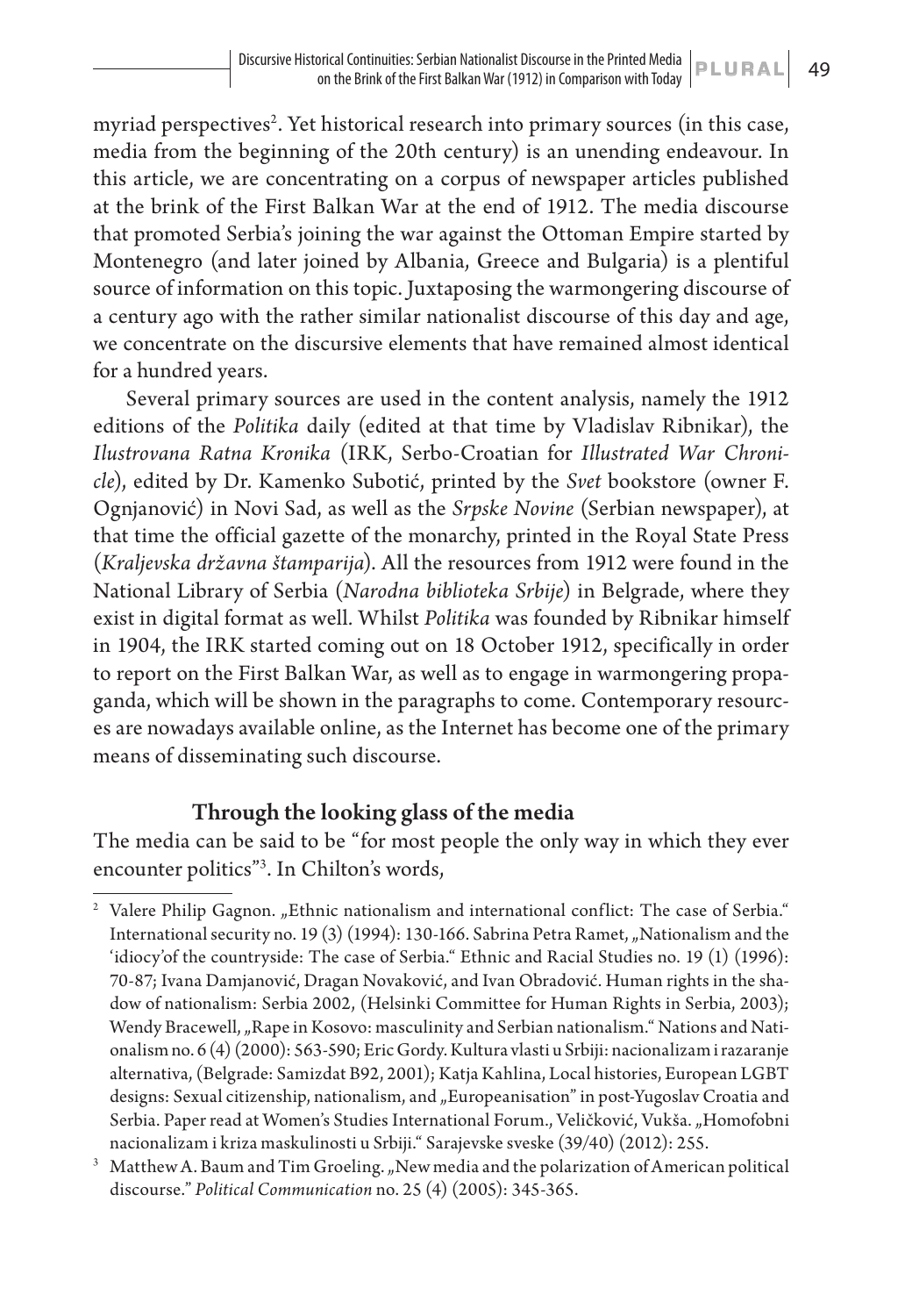"political parties and government agencies employ publicists of various kinds, whose role is not merely to control the flow of, and access to information, but also to design and monitor wordings and phrasings, and in this way to respond to challenges or potential challenges. The terms 'spin', 'put a spin on' and 'spin doctor' are terms that reflect the public belief in the existence of and significance of discourse management by hired rhetoricians"4 .

Even though these particular instances have been exacerbated and strengthened with the development of the media and the rise of the mass media during the 20<sup>th</sup> century, the principle above is valid for the media of a hundred years ago as well – though the difference is in the fact that at the beginning of the 20<sup>th</sup> century, we are talking primarily about the press. In other words, "the proliferation of mass communication systems has probably simply amplified the importance of a function that is found not only in contemporary societies but also in traditional societies".5 For that reason alone, the media are often dubbed the "fourth power", as "media people act according to their interests and, for different reasons, very selectively pick out the events thought to be worth communicating to the public, thereby strongly influencing the perception and activities of all social actors involved in the system of public communication"6 .

On these pages, we will concentrate on the media-centred nationalist discourse in Serbia on the brink of the Balkan wars in late 1912, drawing a parallel with contemporary discourse, with which numerous similarities will be shown. From a social constructivist point of view, it is of importance to realize that

> "the media construction of reality, which signifies the active creation of a public and political agenda, does not here simply formulate the dominant public opinion and the apparent consensus on the subject, but also – in the mutual complementing of media and other discourses – actively lays down the foundation, the primary principles and the legitimacy for the implementation of national and local policies"7 .

These policies were nationalist both a century ago and today, with the difference that the 1912 discourse can be classified as outright warmongering. A

<sup>4</sup> Paul A. Chilton. *Analyzing Political Discourse - Theory and Practice*, (London: Routledge, 2004).

<sup>5</sup> Chilton. *Analyzing Political Discourse* .

<sup>6</sup> Siegfried Jager and Jürgen Link, *Die vierte Gewalt. Rassismus und die Medien* (Duisburg: DISS, 1993).

 $^7$  Vlasta Jalušič. "Xenophobia or self-protection? On the estabilishing of the new slovene civic/ citizenship identity", *Xenophobia and Post-Socialism*, ed. Mojca Pajnik (Ljubljana: Peace Institute, 2002).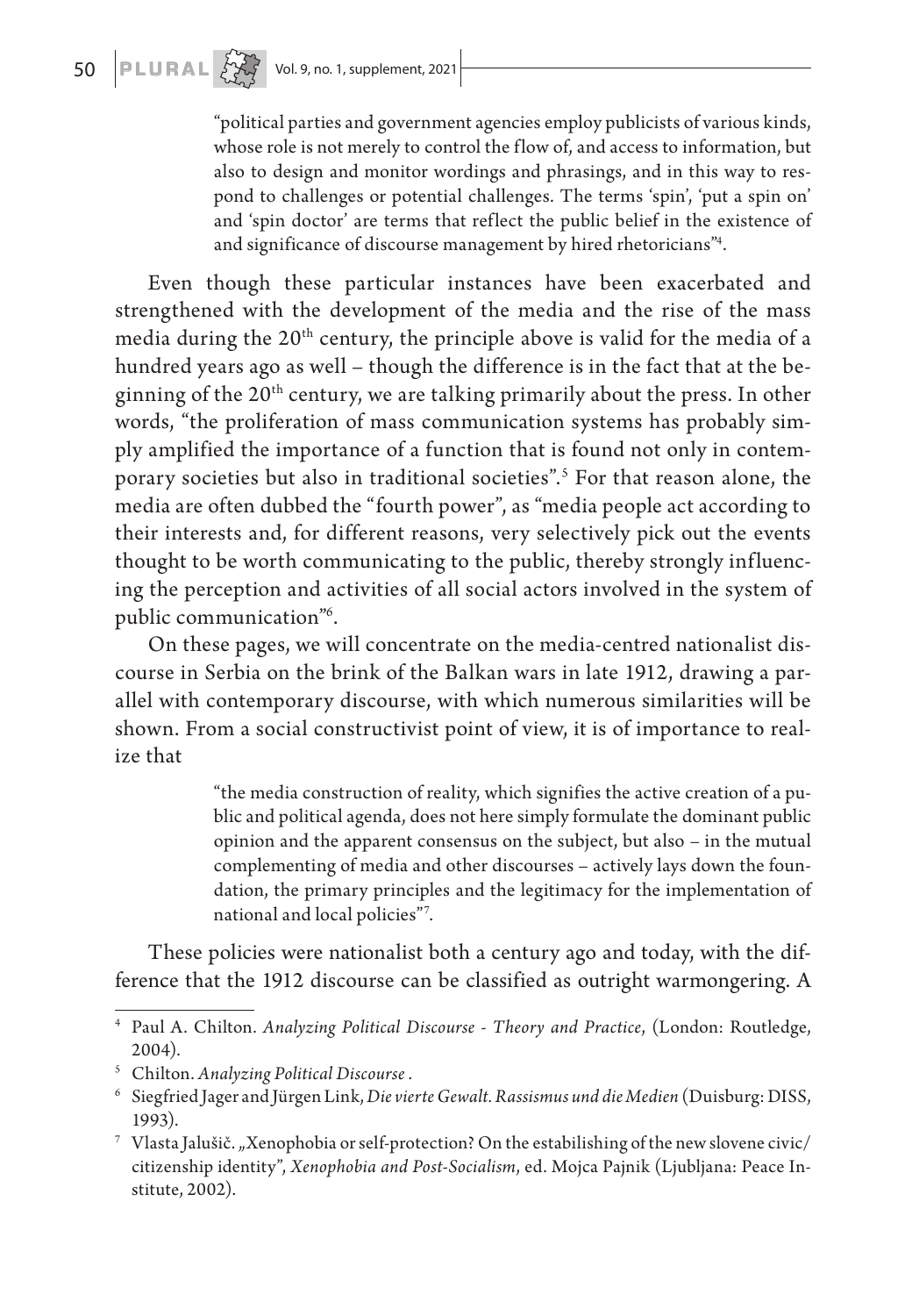socially and politically significant policy such as the war against another country needs strong backup and propaganda by those who wish to implement it, and in such an atmosphere, "the media *poiesis,* one of the main components for creating public policy, acts as a motor for the discourse of 'normality' and the normalization of certain problematic methods of public acting. Through methods of differentiation and distinction it successfully delineates the boundaries of 'acceptability' for the mainline of collective political acting – both by individuals and institutions"8 .

### The Kosovo trope

The *Illustrated War Chronicle* reported (for lack of better words at the moment) in a strong, belligerent fashion, pregnant with Kosovo-based nationalism. Even in its first issue (18 October 1912), the year *1389* could be seen printed out on the upper left corner, indicating a strong connection to the almost mythical Battle of the Kosovo Field (Ser-Cro. *Boj na Kosovu, Bitka na Kosovu Polju*) that took place in what is today the fledgeling state of Kosovo in the year 1389, the unending source of Serbian nationalism even in this day and age. As the following examples shall show, most of the discourse of the IRK concentrates on the mythical trope of the Battle of Kosovo, which will not differ overly from the nationalism of the end of the 20th and the beginning of the 21st century in Serbia. There has been a plentiful scholarly production on the topic of Kosovo-based Serbian nationalism9 . In order to properly understand it, the Kosovo trope needs to be historically contextualized.

What is known is that in the 14th century, which was the time when the Ottoman Empire expanded to the West and conquered most of the Balkans, what is often considered as the "medieval Serbian state" was located in today's regions from Šumadija (bordering with the rivers Sava and Danube) on the north, including today's Kosovo, and during the reign of Dušan the Strong (*Dušan Silni,*  +1355) even into the south, to include portions of Byzantium, today's Albania, Macedonia and a significant part of Greece (*nota bene*: the state was not even known as "Serbia" at the time, though, - its name was *Raška.* From the point of view of political science and history, we also have to take care not to understand the *medieval* concept of the state in the same manner as we see the "state" today). As Trgovčević wrote,

<sup>8</sup> Jalušič, *Xenophobia or self-protection...*

<sup>&</sup>lt;sup>9</sup> Philip E Auerswald. "The Kosovo conflict: a diplomatic history through documents." Refu*gee Survey Quarterly* no. 20 (3) (2001); Židas Daskalovski. *Claims to Kosovo: Nationalism and Self-Determination. Understanding the War in Kosovo*: (2003): 13-30; Denisa Kostovicova. *Kosovo: The politics of identity and space* (Routledge, 2005).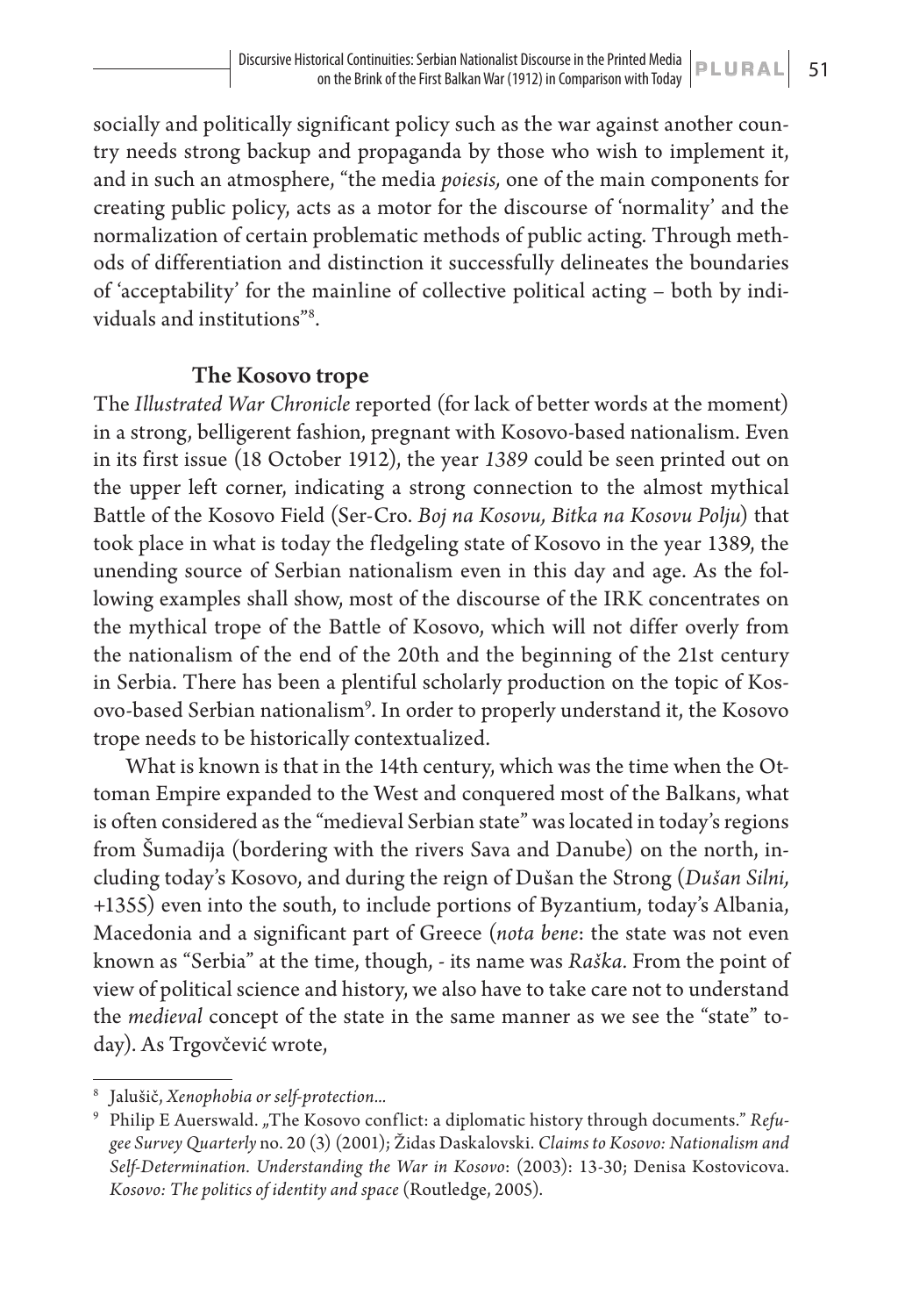"on 28 June 1389 ... this field was the scene of battle between the Turks who were penetrating the Balkans, and Serbs, whose medieval state was located there. According to all evidence, the battle was very violent, and both rulers – Turkish Sultan Murat I and Serbian Duke Lazar Hrebeljanović – perished in it, as well as many soldiers on both sides. During the history Serbs were considered as having lost the battle"<sup>10</sup>.

This battle played a key role in the romanticized national myth-making of the 19th century, and the following analysis will show that it held a central place in nationalist and warmongering discourse both at the beginning of the  $20<sup>th</sup>$ century, as well as a hundred years later. "The death of the last great Serbian ruler there, and the fact that after that battle the Serbian state started to collapse were conducive for the emergence of the cult. Thus, Kosovo became synonymous with the state's downfall and subsequent slavery over the centuries"<sup>11</sup>, which will result then in the "five hundred years of the Turkish yoke" trope (debated later). "Thro,ugh chronicles, notes and oral tradition the legend gradually evolved, over time greatly exceeded the significance of the battle and its consequences and spread throughout the territories populated by Serbs, and even among some neighbouring nations"<sup>12</sup>, reaching the status of a historical and political myth. In Kaser's<sup>13</sup> words,

> "above all myth serves to represent historical continuity and enforce the consciousness of the ethnic or national community. Those who are initiated into and accept this created historical heritage come to feel strongly linked to their liminalized mythic ancestors. In the case we are considering here, that of Serbia, the projected effect is that of a spiritual kinship group, sanctified by history and religion with an eternal history."

The moment that Kaser identified as "eternal" was half of a millennium at the brink of the Balkan Wars, and over six centuries today, as the reverberations of the "sanctified history" are still strong, as within the "Kosovo pathos", "the ritual of remembrance symbolizes for many Serbs the ethnic entity of Serbdom, being Serbian and the fight for survival. An essential meaning of Kosovo field is that survival does not depend on victory; even a defeat can be mythologized as the beginning of a period of the never-ending struggle for

<sup>10</sup> Ljubinka Trgovcevic. *The Kosovo Myth in the First World War* (Projekat Rastko Gracanica-Pec, 1999).

<sup>11</sup> Trgovcevic. *The Kosovo Myth in the First World War...*

<sup>12</sup> Trgovcevic. *The Kosovo Myth in the First World War...*

 $13$  Karl Kaser and Joel M Halpern. "Historical myth and the invention of political folklore in contemporary Serbia," *Anthropology of East Europe Review* no. 16 (1) (1998): 89-107.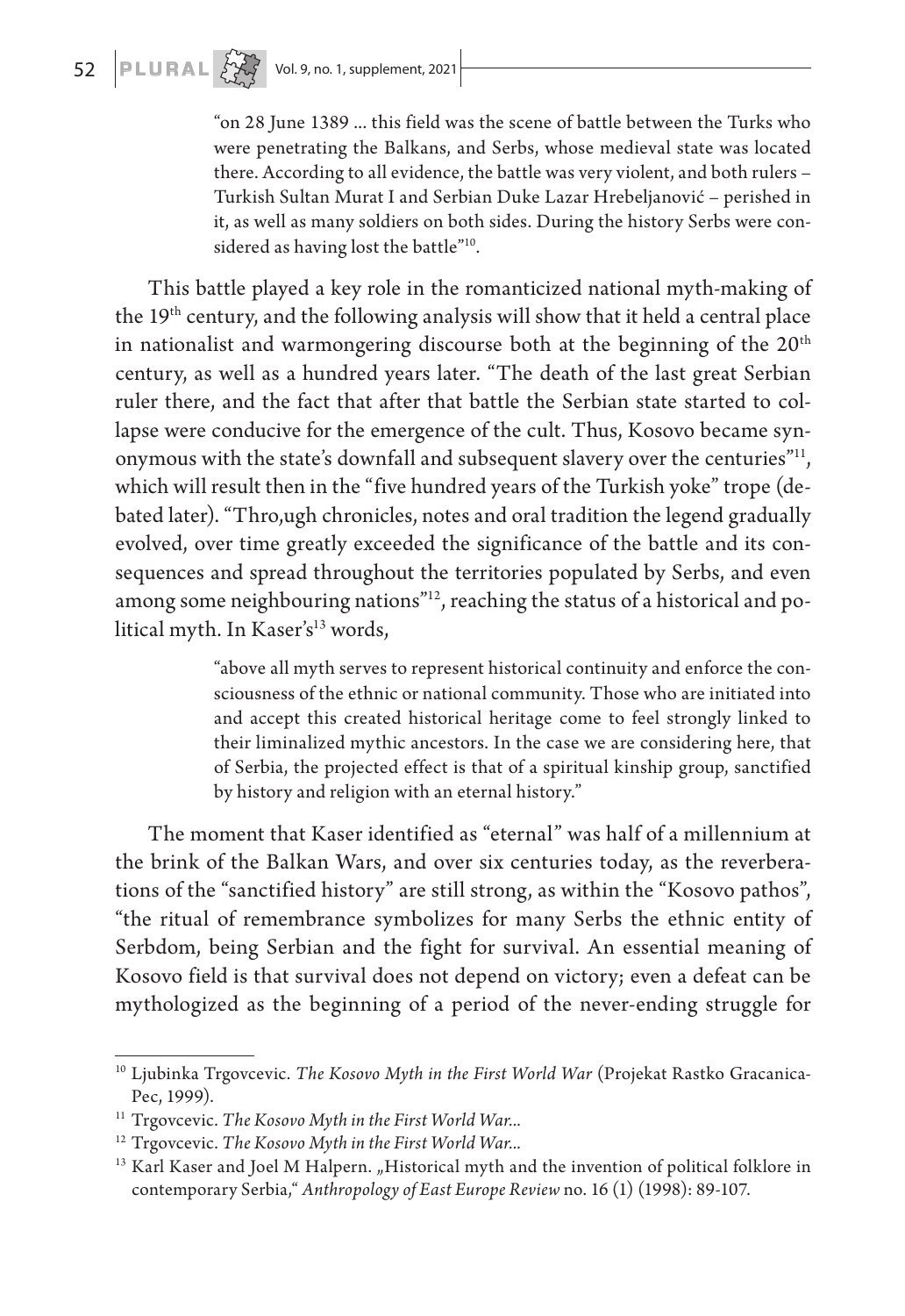survival, one's folk against all others"<sup>14</sup>. Many of the abovementioned instances have played important roles in warmongering and nationalistically oriented discourse at the beginnings of the  $20<sup>th</sup>$  and epy  $21<sup>st</sup>$  centuries, respectively. Besides the frontally positioned the year of 1389, the very first issue of the IRK (18 October 1912) boasts a poem about vengeance for Kosovo on its very first page, called "A hail to Serbian kings":

King Petar, king Nikola, Avengers of the Tzar and Kosovo! Look at the Serbs, the falcons, All over the Serbdom wide As they await you eagerly, When you shall rise brotherly And raise the holy Jugović standard, And draw the saber of the Obilićs, And shout to Serbian heroes: "Serbs, brothers, chosen heroes! "The days of want have already come "To seek for what once was Serbian "To avenge the tzar and Kosovo! "It is the wish of every Serb, "To retake the tzardom of Dušan! "Amen, God, quickly, if God allows it!"

Revolving around the trope of the Battle of Kosovo (punctuation given identical to the original within the translation), the poem (of questionable artistic merit) mentions the paradigm "Serb" seven times within the 16-line longform, while "avenging Kosovo" gets mentioned twice. Having in mind that the Battle of Kosovo was considered to be lost, the idea of vengeance can be seen more than often in discourses revolving around it. Kosovo is seen as a lost land, that needs to be reacquired. In Mišković's words, "the slogan 'Revenge for Kosovo' continued to be the Serbian elite most powerful instrument to mobilise the population"15, both literally and metaphorically, both at the beginning of the  $20<sup>th</sup>$  as well as of the  $21<sup>st</sup>$  century. As Trgovčević noticed,

> "the cult (of Kosovo) particularly flourished during the First Balkan War in 1912, when Kosovo was liberated from Turks and again annexed to the Serbian state. Everywhere in public, it was spoken that the testament of forefathers

<sup>&</sup>lt;sup>14</sup> Kaser and Halpern. "Historical myth and the invention of political folklore in contemporary Serbia..."

<sup>15</sup> Nataša Mišković. *Mission, Power, and Violence: Serbia's National Turn* (IB Tauris, 2011).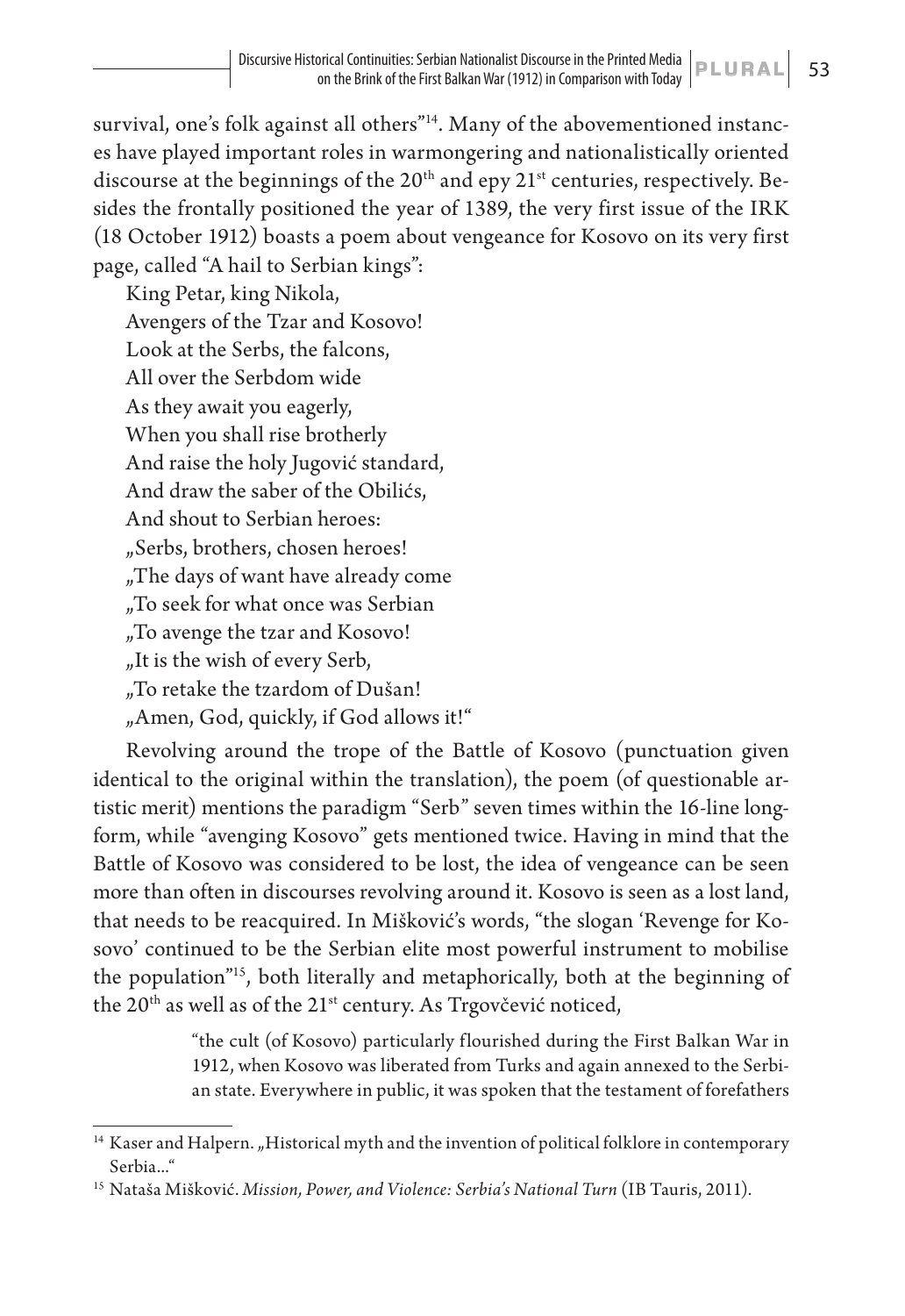has been fulfilled and revenge awaiting for nearly five centuries done. Gustav Gesemann noted: 'That is Kosovo, the grave of an old Serbian freedom; that is Kosovo, the realization of the new Serbian freedom since 1912, Kosovo whose earth soldiers used to kiss and carry back home in bags, to show to their wives and children."16.

Drawing a tangent to the beginning of the  $21<sup>st</sup>$  century, we still see a very similar discourse, revolving around the year 1389, which has sustained an almost fully mythological level. One of the innumerable Serb nationalist movements has even used the year for its very appellation, such as the SNP1389 (*Srpski narodni pokret 1389,* "Serbian national movement 1389") – compare with the IRK and the same year being written on the front page of every issue. In the elaboration of their main goals, the SNP1389 put Kosovo at the very opening, claiming that it is of utter importance to

> "free and unite all Serbian lands into one Serbian state (the meaning of 'all Serbian states' comprises: the whole territory of today's Republic of Serbia with its provinces Kosovo and Metohija, as well as Vojvodina, the Republic of Montenegro, Republic of Srpska and the Bosnia and Herzegovina Federation, as well as the area of the occupied Republic of Srpska Krajina with its territorial enlargement, and the northern part of the Republic of Albania)."

This is known as the expansionist nationalist politics of "Great Serbia", which has its roots in the nationalist-romanticist discourses of the  $19<sup>th</sup>$  century, though drawing its ontology from the fourteenth century<sup>17</sup>. The poem from the IRK even states that "Dušan's tzardom" needs to be "retaken"; as we have already mentioned, the area under the rule of tzar Dušan was the largest territorial expansion ever to have been acquired by a noble of any dynasty ruling medieval Serbia, which coincides with a large part of what the SNP1389 desires. These desires are, in essence, an echo of the organization formed in 1911, the infamous 'Black Hand' (original name "Unification or Death", a group that defenestrated King Aleksandar and Queen Draga Obrenović on 29 May 1903 in a coup), whose

> "aim was to push for Serbia actively to take on the role of Piedmont in the unification of all south Slavs. They listed as 'Serb provinces' Bosnia-Herzegovina, Montenegro, Old Serbia (in the Kosovo area), Macedonia, Croatia,

<sup>16</sup> Trgovcevic. *The Kosovo Myth in the First World War*...

<sup>&</sup>lt;sup>17</sup> Nenad Zakošek. "Democratization, state-building and war: The cases of Serbia and Croatia." *Democratisation* no. 15 (3) (2008): 588-610; Vladimir Žerjavić. "Great Serbia: tragic outcome," Globus no. 9 (1998); Bette Denich. "Dismembering Yugoslavia: nationalist ideologies and the symbolic revival of genocide." *American Ethnologist* no. 21 (2) (1994): 367-390.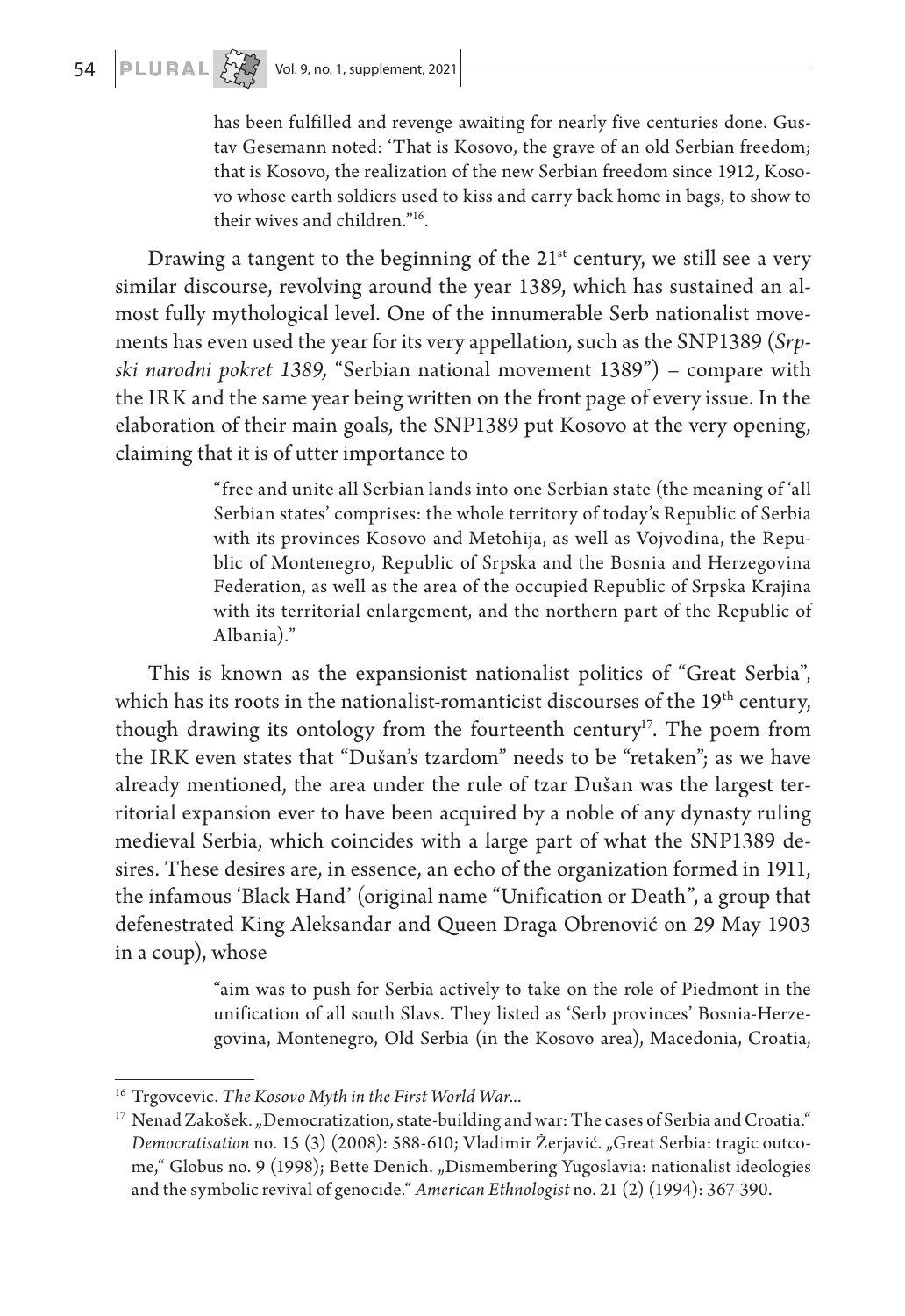Slavonia, Vojvodina and the littoral. Their lobbying and their support of armed bands operating in Ottoman territory increased with the prestige of the army after the Balkan wars"<sup>18</sup>.

In essence, what was an ideology of a *coup d'état* a decade before during the Obrenović dynasty, became public policy under the Karađorđević dynasty.

Much of such discourse involves a somewhat inexact vision of the past. In Dikjink's words,

> "where nationalist sentiments prevail, the past is always important. It is the main source of arguments and frustration, however, distorted and mythologised ... The person who experiences five centuries of Turkish suppression as a gap in national history rapidly ends up in medieval Great Serbia On Kosovo Day (28 June), the Serbs traditionally commemorate the fall of the Serbian empire at the Battle of Kosovo in 1389 and the start of centuries of Turkish rule"19.

As Kritikos wrote, "each of the Balkan nationalisms appropriated and focused selectively on glorified moments of their remote past, in order to achieve national assertion and to bind up their people with folk traditions"<sup>20</sup>; Serbia was not an exception, and the print media from 1912 exploited this fact heavily.

Even if we go much further back into history, to be noted, the obsession with Kosovo will still be found: "I woke up early, but I did not want to go downtown. The first thing I thought about was that today is St. Vitus Day. In my thoughts, I was more in Kosovo than in my room. It made me sad. I could do almost nothing". As Mišković elaborated, the lines above "were written around 1850 by a young Serb during his studies at a Western university ... In his fantasies, he was transported back to the fourteenth century and took part in the famous battle of Kosovo on St. Vitus Day, 28 June 1389"21. His name was Jevrem Grujić, later becoming a high-ranking politician in Serbia. The obsession with Kosovo was much older than either the early  $21^{st}$  or early  $20^{th}$  century, and as such, it served as a convenient discursive moment for the mobilization of feelings of aggression and staunch nationalism. The Serbian "struggle for independence was linked to the idea of revenge for Kosovo and had a strong religious

<sup>18</sup> Stevan K Pavlovič. *A history of the Balkans*: *1804-1945* (Longman, 1999).

<sup>19</sup> Gertan Dikjink. *National Identity and Geopolitical Visions: Maps of Pride and Pain* (London: Routledge, 1996).

 $20$  George Kritikos. "The geography of nationalisms and human security in the pre-Communist Balkan space" *Southeast European and Black Sea Studies* no. 11 (4) (2011): 385-401.

<sup>21</sup> Nataša Mišković. *Mission, Power, and Violence: Serbia's National Turn* (Belgrad: IB Tauris, 2011).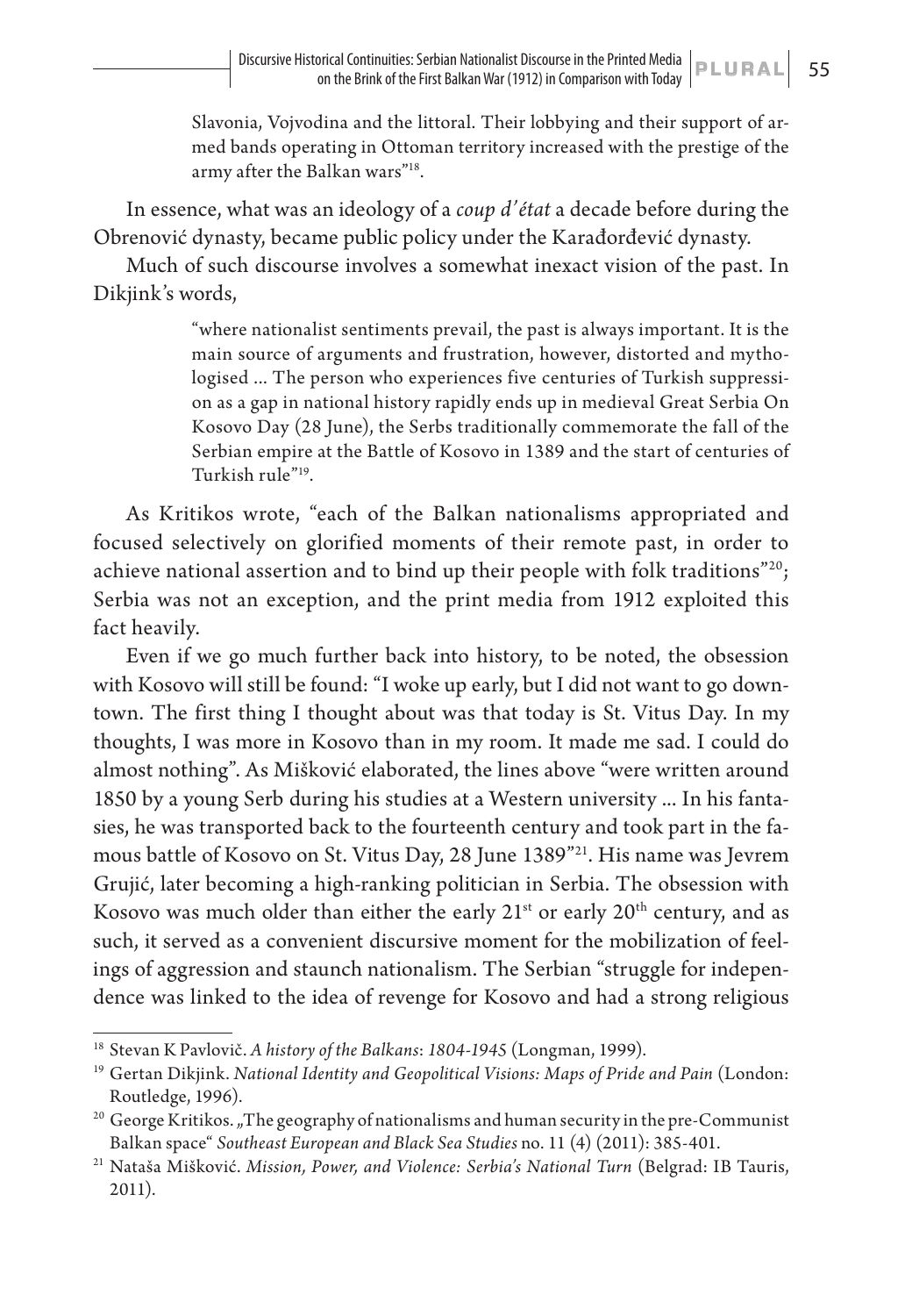# **56 PLURAL**  $\left\{\begin{matrix} 1 & 0 \\ 0 & 0 \end{matrix}\right\}$  Vol. 9, no. 1, supplement, 2021

undercurrent<sup>22</sup>. All these instances are easily identifiable in both the discourse of the IRK and the SNP1389. Even after the two Balkan wars – in which Serbia is considered to have been on the winning side – similar sentiments were plentiful. Emmert wrote about the look backwards of a Serbian soldier right after the Balkan wars:

> "The single sound of that word – Kosovo – caused indescribable excitement. This one word pointed to the black past – five centuries. ... My God, what awaited us! To see a liberated Kosovo. ... The spirits of Lazar, Milos, and all the Kosovo martyrs gaze upon us. We feel strong and proud, for we are the generation which will realize the centuries-old dream of the nation<sup>"23</sup>.

Serbia is, one has to mention, far from being alone in the construction and (ab)use of such historical mythology; similar instances of historical battles (defeats, to be more precise) being hyperbolized in historiography are found in other parts of Europe as well, from the Hungarian Battle of Mohacs (1526), via the Battle of White Mountain for the Czechs (1620) to the divisions of Poland in 1772, 1793 and 1795<sup>24</sup>. However, as Todorova noticed, "except for the Battle of Kosovo in Serbia, none of these defeats is a part of the national celebratory ritual"25.

In 2015, one of the most active and popular nationalist organizations in Serbia (even entering the Parliament after having created a coalition with the nationalist-oriented Democratic Party of Serbia) are the *Dveri srpske* (Ser-Cro. "Serbian gateways"). Groups such as the *Dveri* movement (or the *SNP1389*) have not been studied often<sup>26</sup>, due to the difficulties in evaluating and quantifying their political impact<sup>27</sup>. However, due to the developed pregnant nationalism present in Serbia, it is becoming more important to assess their discourse, as well as to compare it with the 1912 discourse given above.

More often than not, the *Dveri* concentrated on the trope of Kosovo. Due to the constant attempts of appealing to the younger population, the Dveri most commonly use the internet as their favoured media. In their section entitled "The Foundations of Our Politics", Kosovo figures as one of the most important issues. Just one example is their publishing of the known anti-Semite and

<sup>22</sup> Mišković. *Mission, Power, and Violence...*

<sup>23</sup> Thomas A Emmert. *Serbian Golgotha-Kosovo, 1389* (East European Monographs, 1990).

<sup>24</sup> Maria Todorova and Slobodanka Glišić. *Dizanje prošlosti u vazduh: ogledi o Balkanu i Istočnoj Evropi* (Belgrade: Biblioteka XX vek, 2010).

<sup>25</sup> Todorova,Glišić. *Dizanje prošlosti u vazduh...*

<sup>&</sup>lt;sup>26</sup> Barbara Wiesinger. "The Continuing Presence of the Extreme Right in Post-Milošević Serbia." *Balkanologie. Revue d'études pluridisciplinaires* no. 11 (1-2) (2008).

<sup>27</sup> Roger Eatwell. *Ten theories of the extreme right* (2003).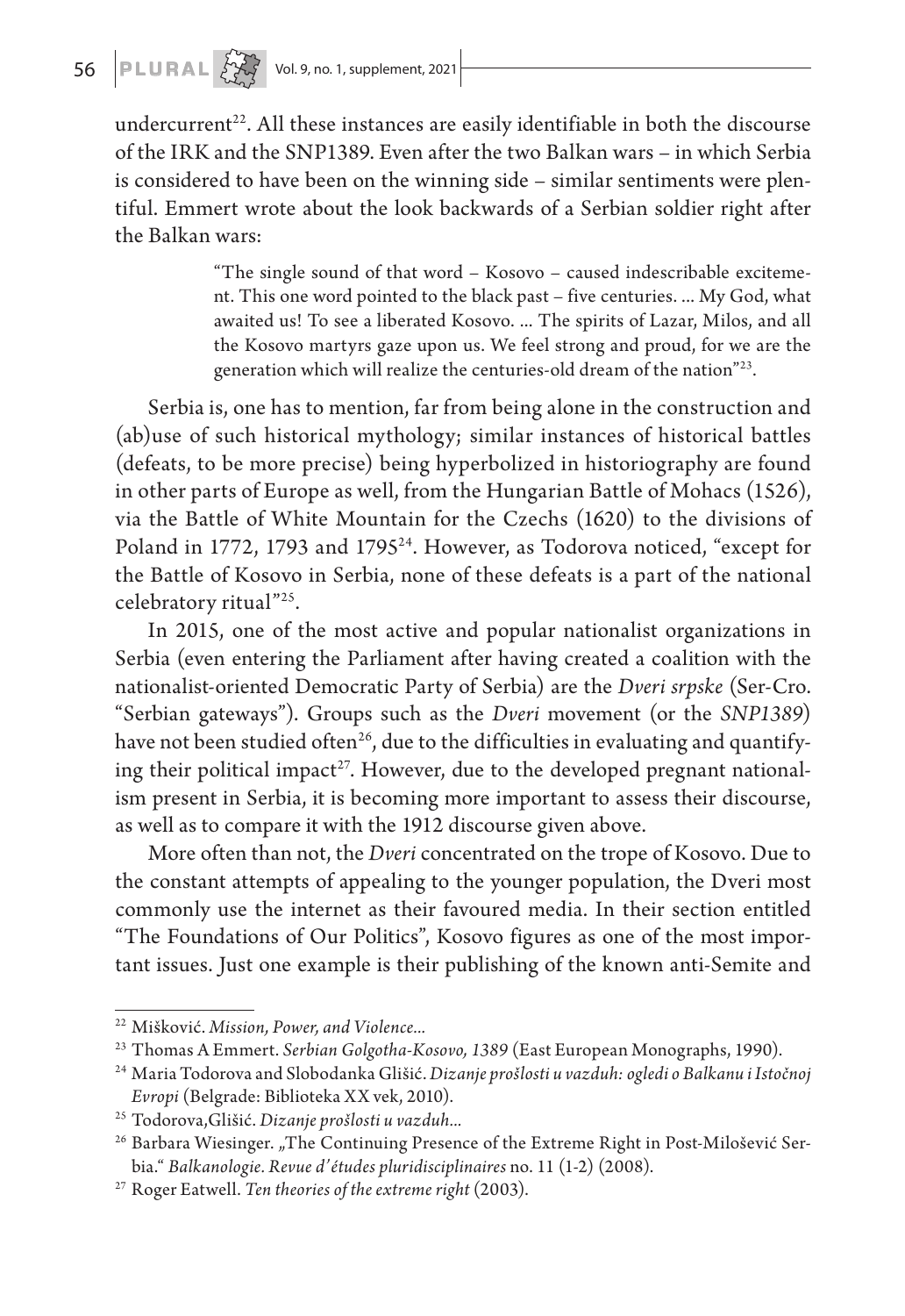NSDAP-collaborator, the *vladika* Nikolaj Velimirović, and his text about Kosovo and what he dubs "the Knights of Kosovo": "Would it not be useful for us to put ourselves forth to judgment under the court of the Knights of Kosovo?"28. Many texts in which what is dubbed "the defense of Kosovo" figures prominently are often published, yet the alleged "defense" entails almost exclusively and always nothing more than protests about the recognition of present-day Kosovo as a standalone state, and, more recently, against the recognition of Kosovo by UNESCO<sup>29</sup>.

Other institutions and individuals on the right side of the political spectrum are also rather energetic and prolific when it comes to "defending" Kosovo. The Foundation for Strategic Culture (*Ser-Cro. Fond strateške kulture*), for instance, published an elongated expose on Kosovo by Aleksandar Pavić (also carried over by the *Dveri* on their official webpage):

> "However, Kosovo, no matter how much our internal and external enemies tried to diminish it, is not a simple material fact, a common interest, a common part of the territory. If it were so, the collective spirit of the nation, even in this inglorious moment in history, would not prevent even the "most pragmatic" of the political class ... to try to support openly its independence and acknowledgement as a separate state. (...) Kosovo keeps us collectively, obviously, in spiritual life, it reminds us of higher spheres of being..."30.

Having in mind that Serbia was on the winning side of both Balkan wars, and having in mind that it did succeed in acquiring Kosovo in the First Balkan war (dubbed even then as "freeing" it), the only relevant difference between the discourses of 1912 and 2015 is about from whom Kosovo should be "freed" – once from the Ottoman Empire, now it had to be freed from itself. An important spin was added today, being that Kosovo made a self-declaration of independence, making it difficult for it to be "freed" from itself, so the contemporary nationalist core often sees Kosovo as "under occupation" by "foreign elements", from the Albanians, via simply by a very undefined "West", to the USA.

<sup>&</sup>lt;sup>28</sup> Dveri. Vidovdan. Beseda vladike Nikolaja 2015c [cited 3 March 2015. Available from http:// www.dverisrpske.com/sr/program/temelji-nase-politike/2634-vidovdan-beseda-vladikenikolaja.html.

 $^{29}$  Dveri. Potpisi za sprečavanje prijema Kosova u UNESCO 2015b [cited 5 March 2015. Available from http://dverisrpske.com/sr/prenosimo/7251-potpisi-za-sprecavanje-prijema-kosova-u-unesco.html.

<sup>30</sup> Aleksandar Pavić, Vladimir Kostić i Kosovo: veština naspram vrline. (Fond strateške kulture, 2015) http://www.fsksrb.ru/fond-strateske-kulture/ostalo/vladimir-kostic-i-kosovovestina-naspram-vrline/.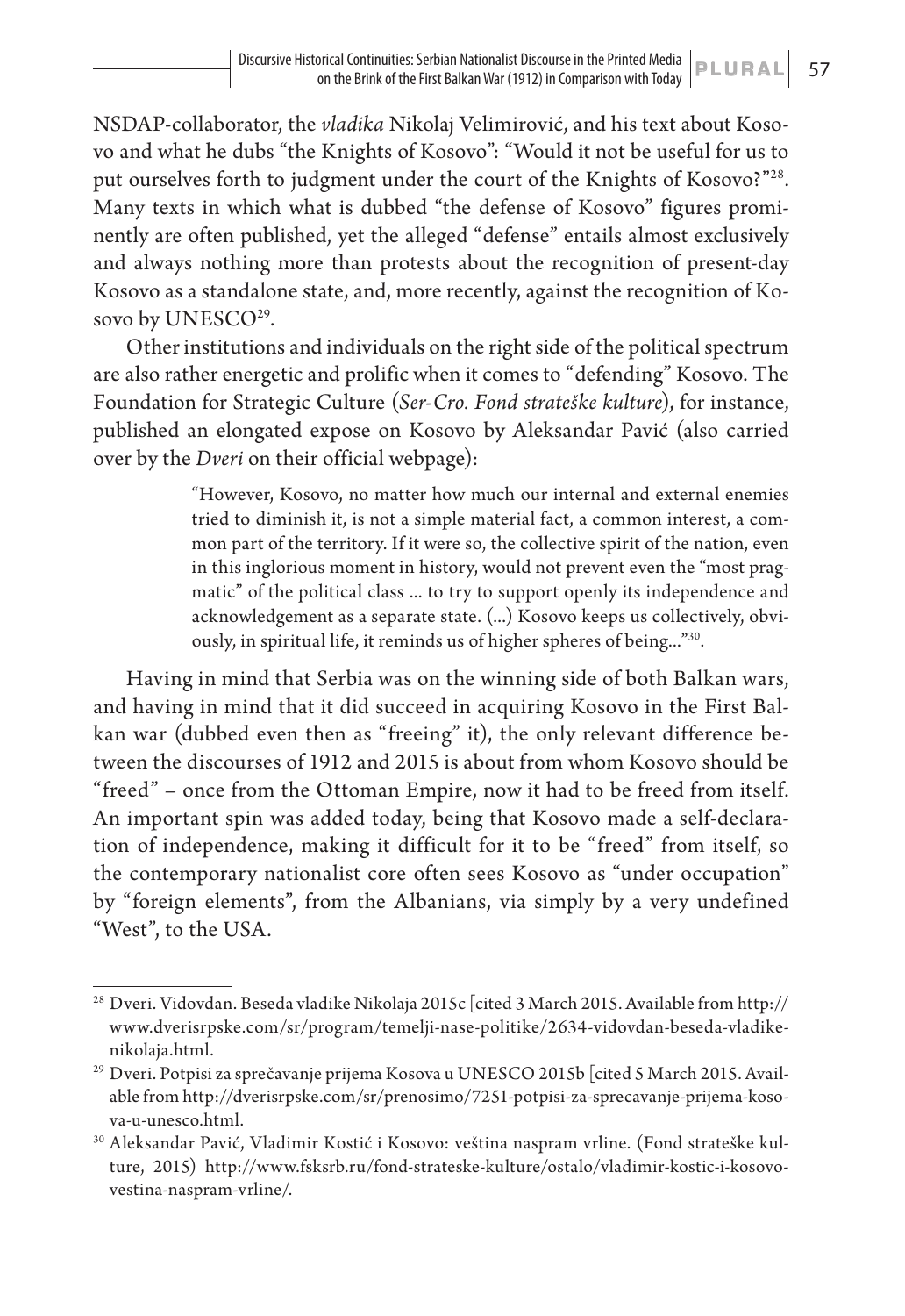### Orientalism and suffering

The same issue of the IRK boasted the title "War for freedom and civilization" on its title page:

> "We are writing a chronicle of the war for freedom and civilization in the European part of Turkey.

We are writing a chronicle of great events in the Balkans.

We are writing a chronicle of a great tragedy, of blood and death.

We are writing a chronicle of the suffering of those who die, and those who live.

We are writing a chronicle of the great hopes of those who give their lives for hope.

We are writing a chronicle of those who do not die, but suffer greatly."

The very title suggests a somewhat orientalist discourse, in which the "Other" from the East is represented sub-textually as "uncivilized": note that the Ottomans are not a single time directly called "uncivilized", but the battle against them is dubbed to be a "battle for civilization". As Ignjatović wrote, there is a "widely-shared image of the Turks as 'uncivilized and barbarous'"31. Todorova has noticed that, in addition to a "balkanist" discourse presented by the Occident, there is a staunch balkanism present even in the Balkans, where the "Other" is taken from the Balkans themselves. She calls it "a process of 'chain orientalising of the Other' in the Balkans, a sordid custom of the representation of the neighbour as 'more oriental' than us", which is "characteristic for the broader situation of the spirit I have dubbed 'balkanism'"32. The anaphoric construction with the repetition of "We are writing a chronicle" strengthens the importance of the piece and of the daily itself by giving it an artistic air, while the victimization of the self can be seen in the pictures of "blood", "death", "tragedy" and "suffering" ("*our"* blood, "*our"* death etc). The lengthy article continues:

> "The peoples in Turkey, the Serbs, have no life in Turkey. It is the life they need. It is the life they long for. A full life, true, free, cultural and civilizational. There is no such life in Turkey. Turkey oppresses a great part of the lands of Europe, a great number of European peoples, many Serbs, young and wanting of life, freedom and work. It oppresses, suffocates, puts back and deforms a race that is new, original, young and full of life. Death becomes the source of life. The energy and will of the new race shall win, today or tomorrow."

<sup>&</sup>lt;sup>31</sup> Aleksandar Ignjatović. "Images of the Nation Foreseen: Ivan Meštrović's Vidovdan Temple and Primordial Yugoslavism," *Review of Images of Imperial Legacy: Modern Discourses on the Social and Cultural Impact of Ottoman and Habsburg Rule in Southeastern Europe*, Eds. T. Sindbaek and M. Hartmuth, *The Slavonic and East European Review* no. 90 (3) (2012):527- 530. doi: 10.5699/slaveasteurorev2.90.3.0527.

<sup>32</sup> Todorova, Glišić, *Dizanje prošlosti u vazduh...*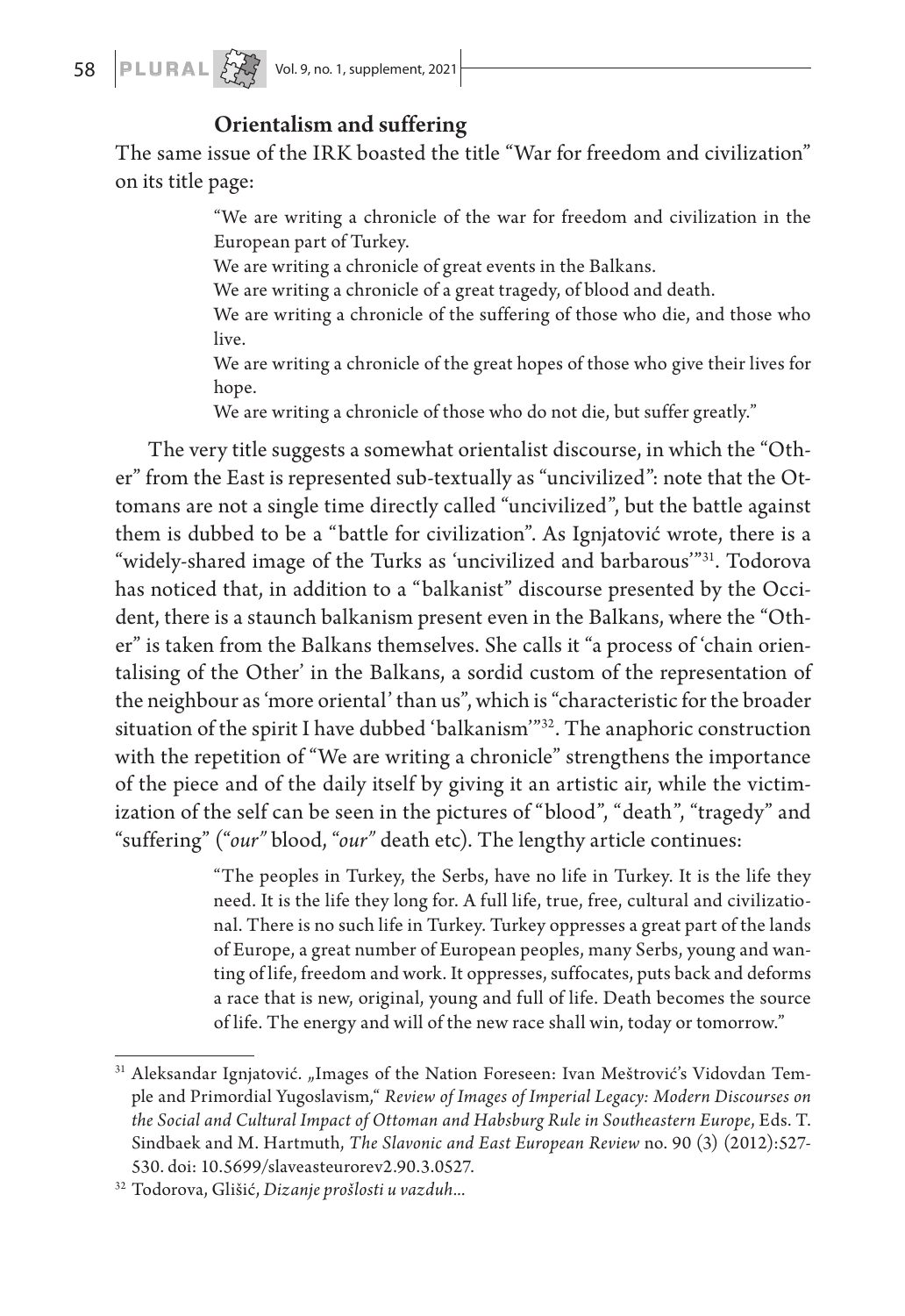What we see in the paragraphs above is described by Sundhaussen as the "myth of the golden pre-Osmanic era, of a clear and organic nation, of national rebirth, of the myth of Kosovo, of the *hajduks,* and the myth of suffering"33. It should be noticed here that, as Todorova elaborated,

> "it is very difficult to make a structural difference between such myths and the 'golden age' myth of antiquity, the myth (and practice) tied to the Nurenberg laws of the thirties and the *ius sanguinis,* the myth of Rome (as is seen in Italian national ideology, together with the myth of the Roman Republic, Roman Empire, as well as the myth of the Papacy, the myth of the Battle of Poitiers (both the one in the eighth and the one in the fourteenth century), the myth of the Valkyries and the myth of the fortress under the siege of enemies"34.

It would be wise to note that the orientalising discourse was far from being present only in Serbia, or among the peoples of the Balkans who rose against the Ottoman Empire. Svetozar Tonjoroff, in a 1912 article published by the *North American Review*, wrote how "these minor peoples [were] tugging at the leash in their desire to fly at the throat of their old oppressor", mentioning even "the hazards of Ottoman rule [of] the Christian populations of Macedonia and Thrace"35.

Going back to the source material, we can turn to yet another issue of the Illustrated War Chronicle, this time from 25 October 1912, in which discourse of the same type can be seen, concentrating on the "Turkish yoke" and the years of "suffering" for the Serbian "nation", as well as of the ubiquitous "vengeance for Kosovo" as a point of mobilization:

> "There has been suffering for five centuries. There has been torture for five hundred years. It had been a sea of suffering. The whole nation lived in agony. The Serbian nation. Turks tortured it, for the Serbian nation slaved under the Turks. Even those who were out of the reach of the Turkish government suffered. We all know it because we suffered. For whilst we were still suckling on the mother's breast, they sang to us songs of Kosovo and slavery. Then we were told stories about slavery and suffering. When we learned to read, we read folk poetry, we read them to ourselves and others, and the feelings of suffering and longing for vengeance crept into our soul. All our national soul filled with bile. A sea of bile was spilled over our people. In addition to that, many others oppressed us, and we rolled about under the weight of mighty

<sup>33</sup> Holm Sundhaussen. 1999. *Europa balcanica. Der Balkan als historischer Raum Europas. Geschichte und Gesellschaft* no. 25 (H. 4): 626-653 (1999).

<sup>34</sup> Todorova, Glišić, *Dizanje prošlosti u vazduh...*

<sup>&</sup>lt;sup>35</sup> Svetozar Tonjoroff. "The War in the Balkans." *The North American Review* no. 196 (685) (1912): 721-730.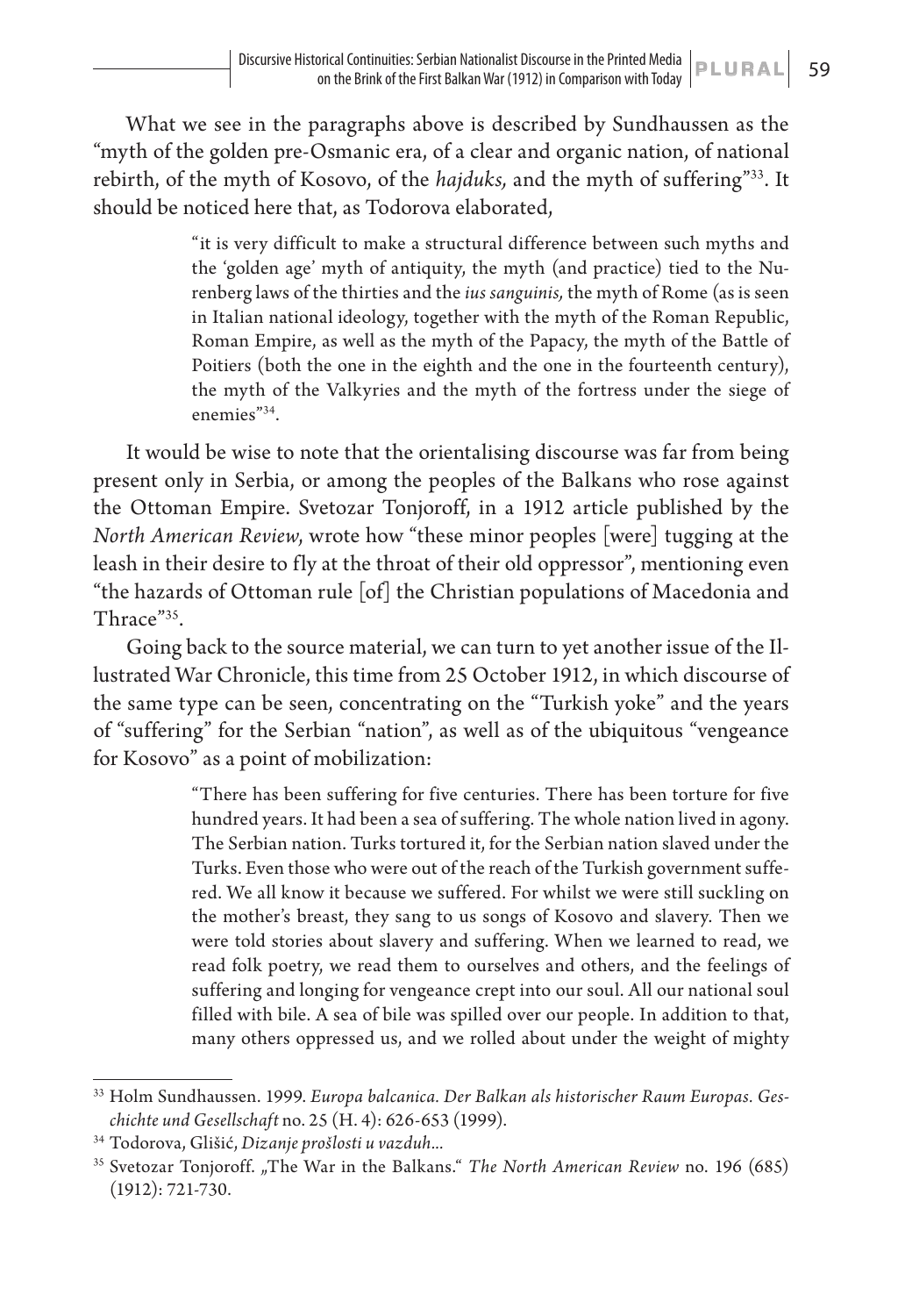and hard blows. We were the anvil on which heavy and too heavy strikes pounded. The anvil was mighty and hard, and as the blows became stronger, it became even harder. Our suffering made us stronger. We became a strong nation, toughened up, ready for life and strife. Ready for the vengeance over Kosovo. And then our time came. Our time is today."

In the passages above, we see metaphors galore; once again, not confined to the discourses of the Balkans. The repetition of instances with negative connotations, such as "slavery", "suffering", "longing for vengeance", emphasizes the victim mentality that is supposed to support and sustain the warmongering climate of the age. The aforementioned article by Tonjoroff wrote, among other issues, how "the telegraph-wires flashed to the breakfast-tables of chancellors and permanent under-secretaries the astonishing news that the forked lightning was already riving the thunder-clouds that had hovered over southeastern Europe since the father of the oldest statesman of them all was in swaddlingclothes"36. There is talk about the "national soul filled with bile", as well as a vivid metaphor of the "anvil", striking down on the victim, Serbia, that often gets personified as a discursive strategy by which it gets easier to promote "defense", where in reality, an attack is about to take place.

The 'five hundred years under the Turkish yoke' is called one of the "shabbiest general moments of nationalist discourse" in Serbia by some authors<sup>37</sup>, as well as "the mythical aura of the Turkish yoke"<sup>38</sup>, which was used even in the official language of scholarly publications in the aftermath of the Balkan wars  $($ "Belgrade itself fell once more under the Turkish yoke")<sup>39</sup>. It is almost omnipresent in today's banal nationalist discourse, so statements such as "small wonder, since we have been under the Turks for 500 years"40 in a student's impression, or "is it a genetic remain due to the 500 years of life under the Turks"<sup>41</sup> in the view of a popular security analyst Miroslav Lazanski are easy to find. The banality of such a way of thinking is seen in the context, for none of the two abovementioned texts directly propound Serbian nationalism – the five centu-

<sup>&</sup>lt;sup>36</sup> Tonjoroff. "The War in the Balkans"...

<sup>37</sup> Dejan Ilić. "Beg iz ropstva," Peščanik (2014), http://pescanik.net/beg-iz-ropstva/.

<sup>&</sup>lt;sup>38</sup> Aleksandar Ignjatović. "Images of the Nation Foreseen: Ivan Meštrović's Vidovdan Temple and Primordial Yugoslavism.".

<sup>39</sup> Vasa Stajić. "Svetozar Miletić and the Liberal Idea among the Jugoslavs." *The Slavonic Review*  no. 5 (13): 106-113 (1926).

<sup>&</sup>lt;sup>40</sup> Bojan Arambašić. "Istanbul prekretnica života – priča studenta sa prakse," IAESTEBIH 2015 [cited 17 March 2017. Available from http://iaeste.ba/istanbul-prekretnica-zivota-prica-studenta-sa-prakse/.

<sup>41</sup> Dveri. 15 March 2015. Doktrina ministra Gašića 2015a15 March 2015]. Available from http://www.dverisrpske.com/sr/prenosimo/6514-doktrina-ministra-gasica.html.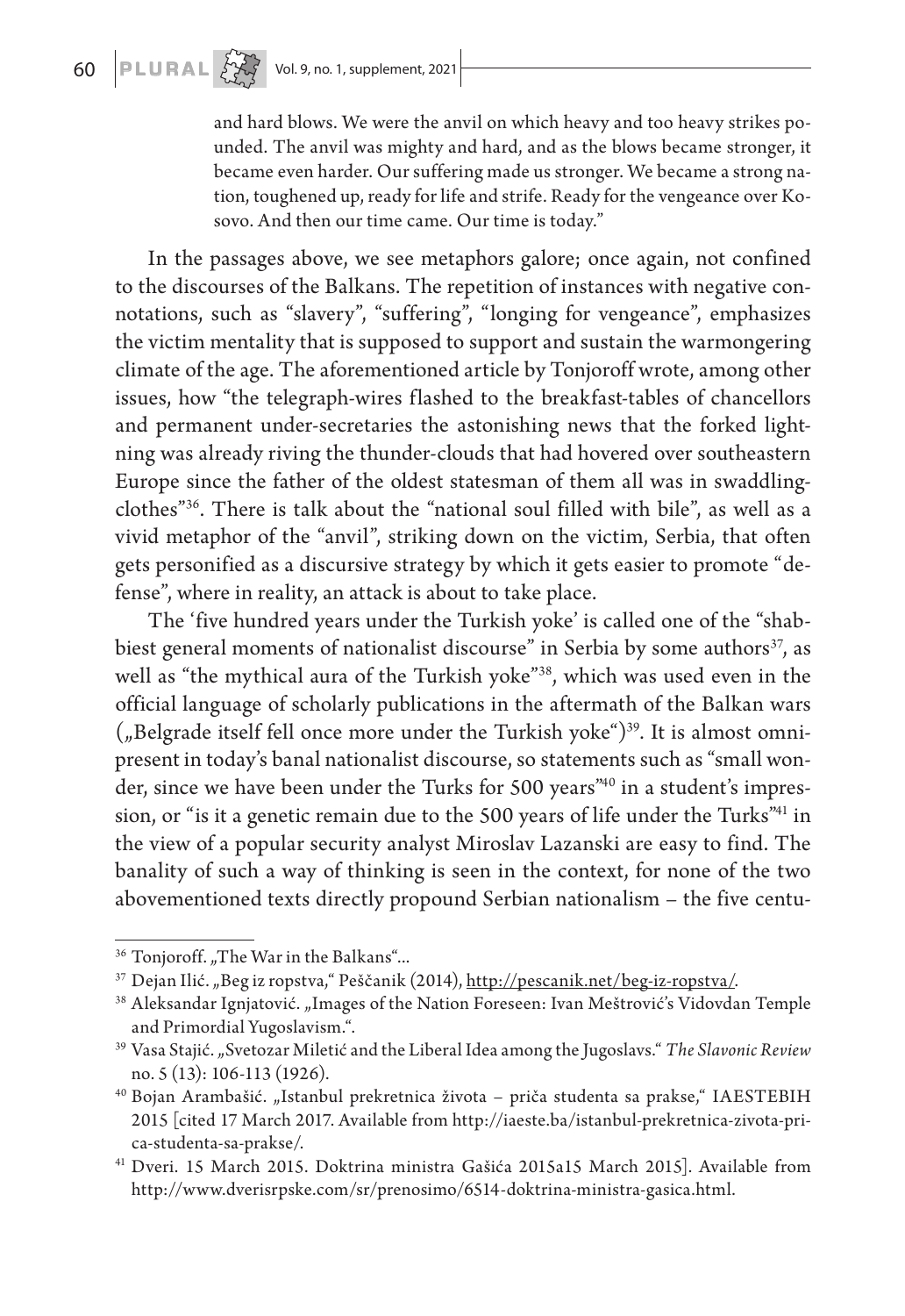ries under the Turks is simply a given. Putting the phrase into a broader context, the trope of the "Turkish yoke" was and is to be found in many other countries, from Romania to Armenia<sup>42</sup> or Bulgaria<sup>43</sup>.

The daily *Politika,* on 18 September 1912, published "A response to Turkey" on its front page in which it claims that "in Turkey ... things that are impossible at the basic level of human culture happen daily". The text called for the protection of the "Christian population", in an *antemurale* pathos often used against Islam. According to this text, Serbia has "cultivated the relations of the most correct of neighbors" with the Ottoman Empire, yet now "the Serbian government was forced to mobilize", showing what van Dijk calls *captatio benevolentiae*44*,* by which We are "good", and the "enemy" is "bad". Neither the *Ilustrovana Ratna Kronika*, nor the *Srpski Glasnik*, nor *Politika*, however, explained or elaborated on this "horrible" treatment of the "Serbian" or "Christian" population. Statements such as those above were exclusively given in a declarative discursive manner, without details of any kind. Another revealing declarative paragraph can be found in the IRK from October 18, 1912, entitled 'An introduction to war':

> "Why: a war against the Turks? Because: Turkey in Europe is a state of anarchy, a medieval state, Asian. In it, there is utter lawlessness. Freedom, personal and property is not protected. There are no laws or justice. The designations of this state are robbery, abductions and murder. It is a shame that such a state exists in Europe in the twentieth century. Turkey oppresses large areas, and there are many peoples in it. There is only up to a million Serbs. These peoples, these Serbs, lived in slavery. And the land in Turkey lived in slavery. The land was dead capital. Turkey was unproductive. The time was a night to make of it a European state. It (Turkey) could not do it on its own. It gave a great generation. Those were the Young Turks. They wanted to make a European state out of Turkey; they wanted it, but they could not succeed. They were energetic, they were patriots, but there was nothing to be done with Turkey."

The declarative, uncorroborated nature of the text is all-permeating. From anarchy and Ottoman "medievalness" via lawlessness to abduction and murder, all these instances are simply proclaimed, declared, put forth, without a shred of actual evidence to corroborate the claims. The addition of the Young Turk movement served to strengthen the "backwardness" of the Ottoman Empire, showing that it could not reform itself even from within.

 $42$  Raymond E Crist, "Cross Cultural Currents in the Near East," American Journal of Economics and Sociology no. 50 (2) (1991): 255-256.

<sup>&</sup>lt;sup>43</sup> Ralph Warburton. "THE WORLD'S NERVE CENTRES." The Journal of Education no. 68 (14 (1699)) (1908):399-400.

<sup>&</sup>lt;sup>44</sup> T. A van Dijk. "Discourse and Manipulation." *Discourse & Society* no. 17 (3) (2006): 359-383.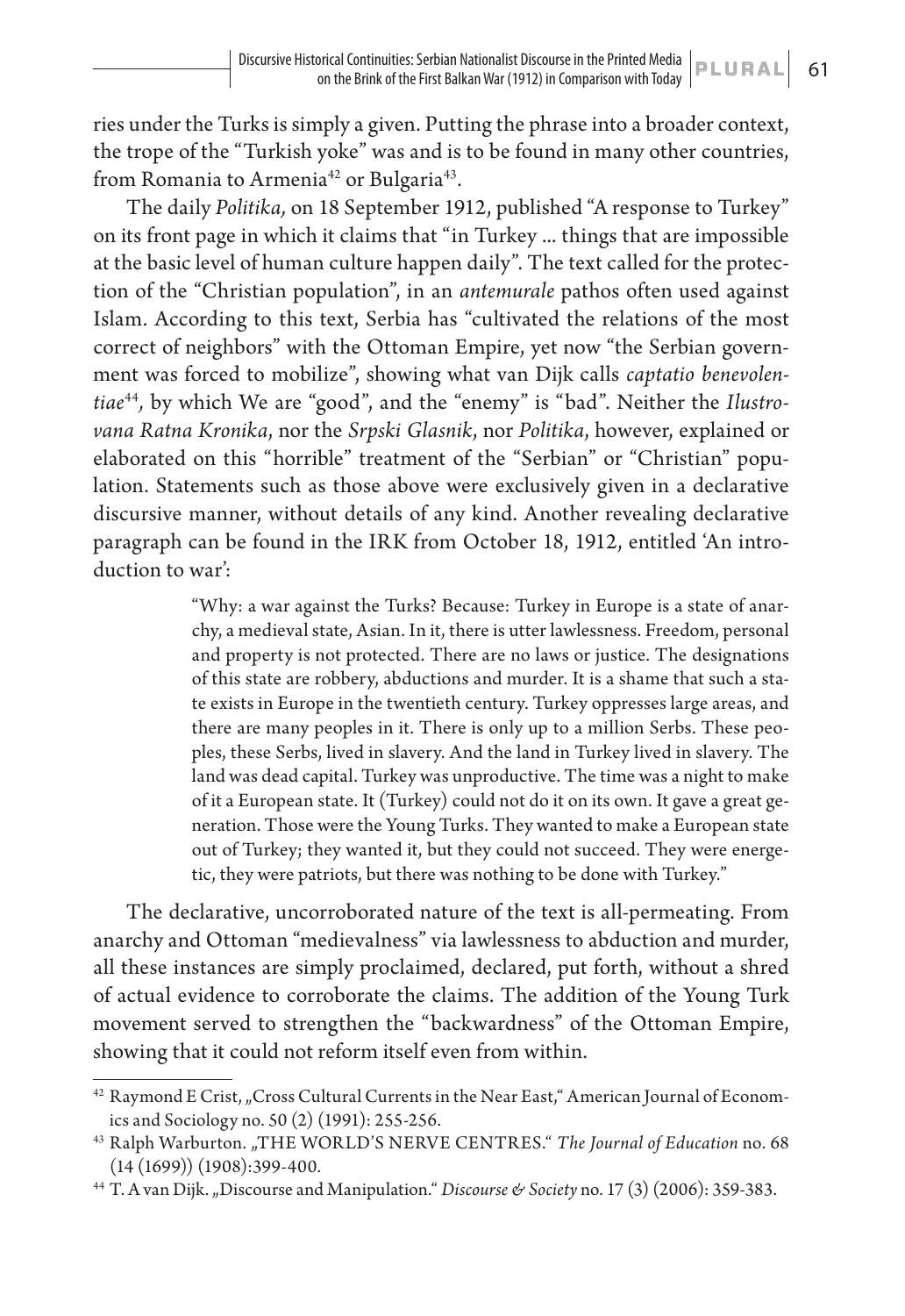Contextualizing the mentioned historical events, we see that the time was fruitful for military action against an already decaying Ottoman Empire, especially having in mind the unrests in Albania and the Ottoman military action in Libya. As Pavlowitch wrote, "the Ottoman army had been weakened by the war in Libya, by domestic controversies, by financial problems and by desertions. Its forces in Europe were outnumbered by those of the Balkan allies<sup>"45</sup>. If ever there was a time to strike, it was in 1912, and the government of the Monarchy of Serbia seemed to have understood this more than well. After an extended border dispute with the Empire, Montenegro was the first to declare war in October 1912, followed by Serbia, and then by Greece and Bulgaria. The discourse propounded by the government via the media had to justify military action against a politically accepted sovereign state, and thus a strong warmongering pathos emerged in the media as a means to that end.

# The Call to War

His Royal Majesty, King Petar I, proclaimed war against the Ottoman Empire in November 1912. This announcement was jubilantly reproduced in the IRK on 8 November. It represents a combination of the instances presented and analyzed above, as we see an amalgamation of the Kosovo trope, the Great Serbia, the victim mentality – all in one text. When the elites themselves enter a warmongering, nationalist discourse, it is of small wonder to see it flourish so successfully.

> "A Call to War By His Majesty, the King of Serbia, Petar I, to the Serbian people: Newest events put forth the salvation of the fate of the Balkan peninsula, and with it, the fate of Old Serbia, that celebrated but sad mother of our kingdom, where the historical core of the Serbian state of the kings and tzars of old lies, where the famed capitols of the Nemanjićs are: Ras in Novi Pazar, Priština, Skoplje, Prizren; where our brothers live, our brothers by: blood, language, customs, mentality, wishes and cravings. The conquering and bigoted ottoman rule has been exterminating these brothers of ours for centuries. From the Berlin Congress to this day and age, killing, abduction to Asia, and until the very last days, forced movement, conversion of males and females into Turks, unacknowledging our faith and language, the Serb name, were the foundation of Turkish governance. ... Even the very rules of customs in Turkey have unreasonably prohibited trade ..."

What is also of notice is the gendered, feminized vision of "mother Serbia", a trope often used in nationalist discourse<sup>46</sup>, emphasizing the vulnerability of

<sup>45</sup> Stevan K Pavlovič. *A history of the Balkans 1804-1945* (Longman, 1999).

<sup>&</sup>lt;sup>46</sup> Amena Mohsin, "Gendered nation, gendered peace." Indian Journal of Gender Studies no. 11 (1) (2004): 43-64; Tamar Mayer. *Gender ironies of nationalism: Sexing the nation* (Routledge,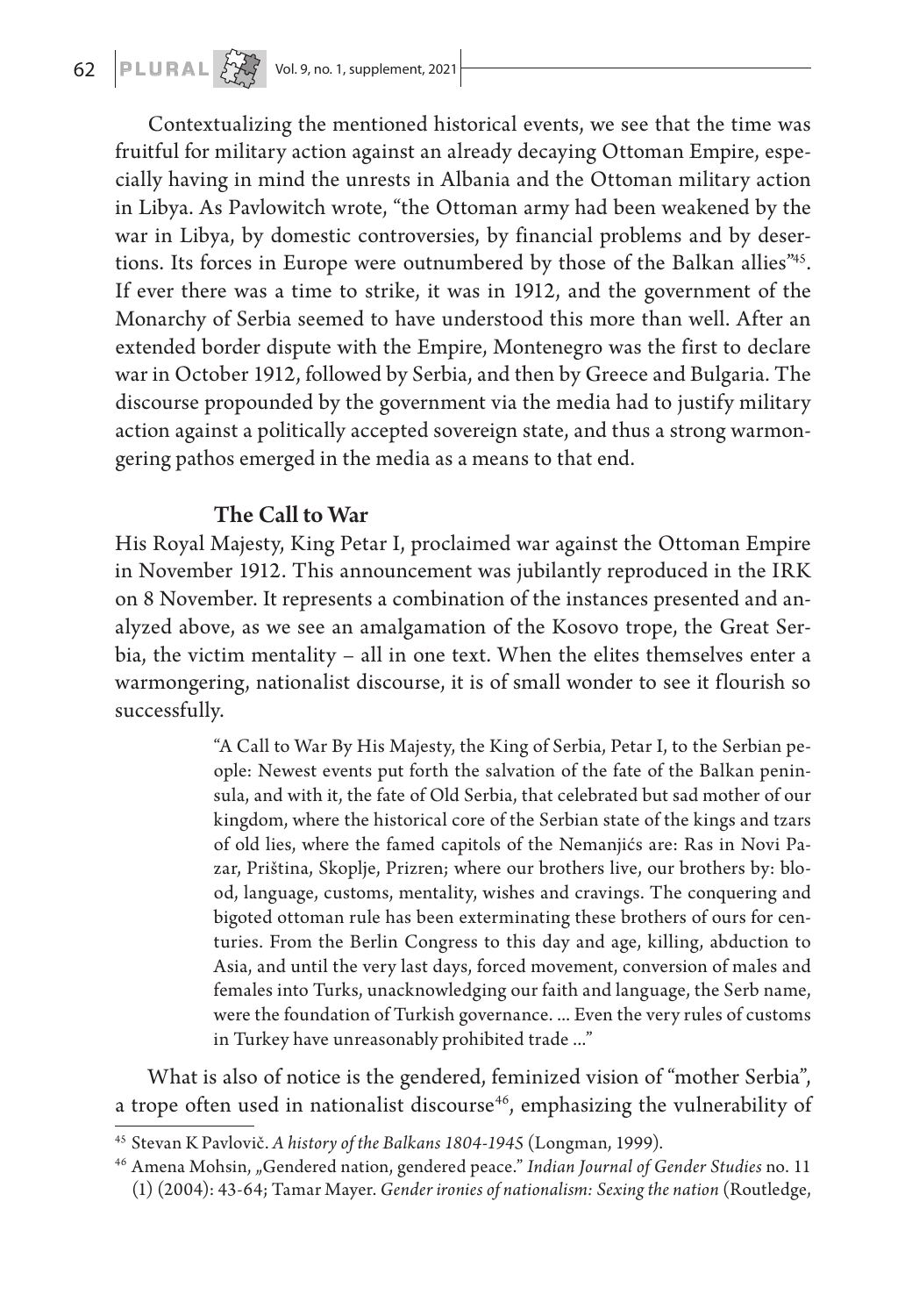femininity in a patriarchal *Weltanschauung,* stressing, thus, the need to 'defend' it. Additionally, history is put into the spotlight as well by enumerating important medieval cities of the old Nemanjić dynasty.

The *Srpske Novine* (Ser-Cro. "Serbian newspaper"), the official gazette of the Monarchy at that time, printed the sermon given by King Petar on 20 September 1912, in which the sovereign expounded on the reasons behind the war against the Ottoman Empire. Several instances were mentioned, among others "the position of our compatriots in the Ottoman Empire", which has "always been a cause of worries in the Kingdom of Serbia". Note that the idea of "suffering" of the "Orthodox Serbs" under the "yoke of the Turks" does not have a confirmation within contemporary historiography. What is more, even when the Ottoman Empire slowly took over parts of the Balkans from the fourteenth century onwards, historians have noticed that to the contrary, some of the serfs and significant parts of the population felt relieved, having in mind that they used to pay heavier taxes under their former rulers<sup>47</sup>. King Petar used an appeal to emotion in his sermon often, claiming, among other issues, that "we were forced to conquer the strongest, simplest emotions of the whole nation in relation to the "increasingly stronger cries of our downtrodden brothers, who face ultimate extinction". A week later, the *Srpske Novine* published a reply to the sermon, written by the People's Parliament, in which the Parliament approved the decision to go to war, echoing the King's sentiment: "the desperate condition of our compatriots in the Ottoman Empire has ever given heavy concerns both to the people and the governments of the Kingdom of Serbia". Note the populist instance in which the sentiment of the people is equalled to that of the government.

Today, nationalist and xenophobic web portals in Serbia still see Turkey in the same vein. A revealing text published by Intermagazin claimed the following in 2016:

> "Dear Turks! I am fond of you because we broke free from you, and because several states and borders with people such as us separate us from you, people who have, like us, Serbs, been your slaves. For 500 years. ... we have churches and monasteries from the time when we were your slaves ... "48.

The more extremely oriented Stormfront see their members post numerous forum threads "exposing" Turkey as a century-old enemy of Serbia, among

<sup>2012);</sup> Kif Augustine-Adams. "Gendered States: A Comparative Construction of Citizenship and Nation," *Va. J. Int'l L*. no. 41:93 (2000).

<sup>47</sup> Holm Sundhaussen. *Europa balcanica. Der Balkan als historischer Raum Europas. Geschichte und Gesellschaft.* (1999); 25: 626-53.

<sup>&</sup>lt;sup>48</sup> R Andrić. "PISMO TURCIMA: Daleko vam lepa kuća! Mi Srbi, dobro znamo ko ste vi! Neka vas neko drugi miri sa Rusima!" Intermagazin: (2016, accessed 16 February 2017).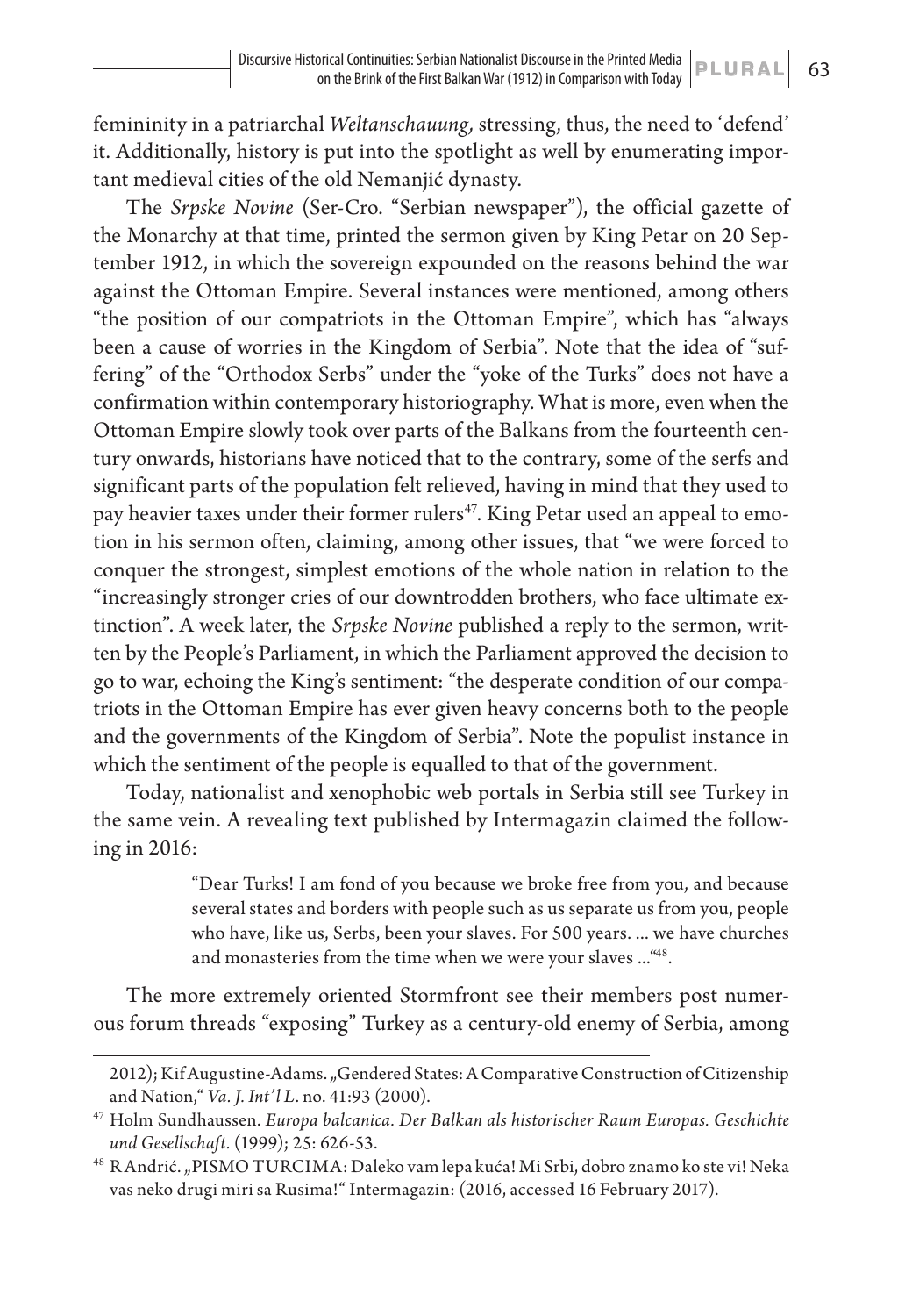other issues, writing how "Turks and Jews were together against Serbia"49. The social media active nationalist portal Srbin.info, for instance, wrote about the child levy, the so-called *devsirm*50*,* trying to present it as if the *devsirme* was localized to Serbia. The *Nova srpska politička misao* portal, one of the strongest points of Serbia's contemporary Right Wing, published Milanko Šekler's own view of the Turkish rule, entitled "The child levy, now and then".

The daily *Politika,* known to have been loyal to any government for over a century now (as it still exists), published a text with the title "Mobilization" on 18 September 1913. According to this text, "Serbia has been put into a hard and fateful situation" as the mobilization against the Ottoman Empire was a "necessity", adding that "Turkey got what it deserved". Turkey will be fought against by "one of the best armies in the world", which is how the IRK (9 May 1913) described the Serbian army.

# **Conclusion**

Kritikos summed up the nationalist *topos* of the glorified past succinctly, saying that

> "the cultural formulations from a remote glorified past and the emotional appeal of nationalist mobilization, the association with a specific 'homeland', the myth of common descent, and the 'continuity' between an ethnic past and a national present became intrinsic to the Balkan identification as well as to the creation of some of the main attributes of ethnic community"<sup>51</sup>.

This continuity is all-permeating and ubiquitous, linking the warmongering print media discourse from 1912 with the same pathos which is being used at the beginning of the  $21<sup>st</sup>$  century. The (mis)use of history is a crucial, intrinsic element in the discursive mobilization of support by nationalist groups, politicians and individuals. The more primary material we find from the past, the better shall our understanding of the present become. This is why Patrick Geary stressed that the prime area of interest for historians should be the countering of a twisted version of the past<sup>52</sup>, something that can be achieved with rigorous analysis of the past, via the use of an almost endless corpus of primary material.

<sup>49</sup> Stormfront.org. Turci i Jevreji, zajedno protiv Srba. 2007.

<sup>50</sup> Srbin.info. Danak u krvi: kako su Turci vladali Srbima. Srbininfo.

 $51$  George Kritikos. "The geography of nationalisms and human security in the pre-Communist Balkan space." Southeast European and Black Sea Studies no. 11 (4) (2011): 385-401. doi: 10.1080/14683857.2011.632541.

<sup>52</sup> Patrick Geary. *The myth of nations: the medieval origins of Europe* (Princeton University Press, 2002).